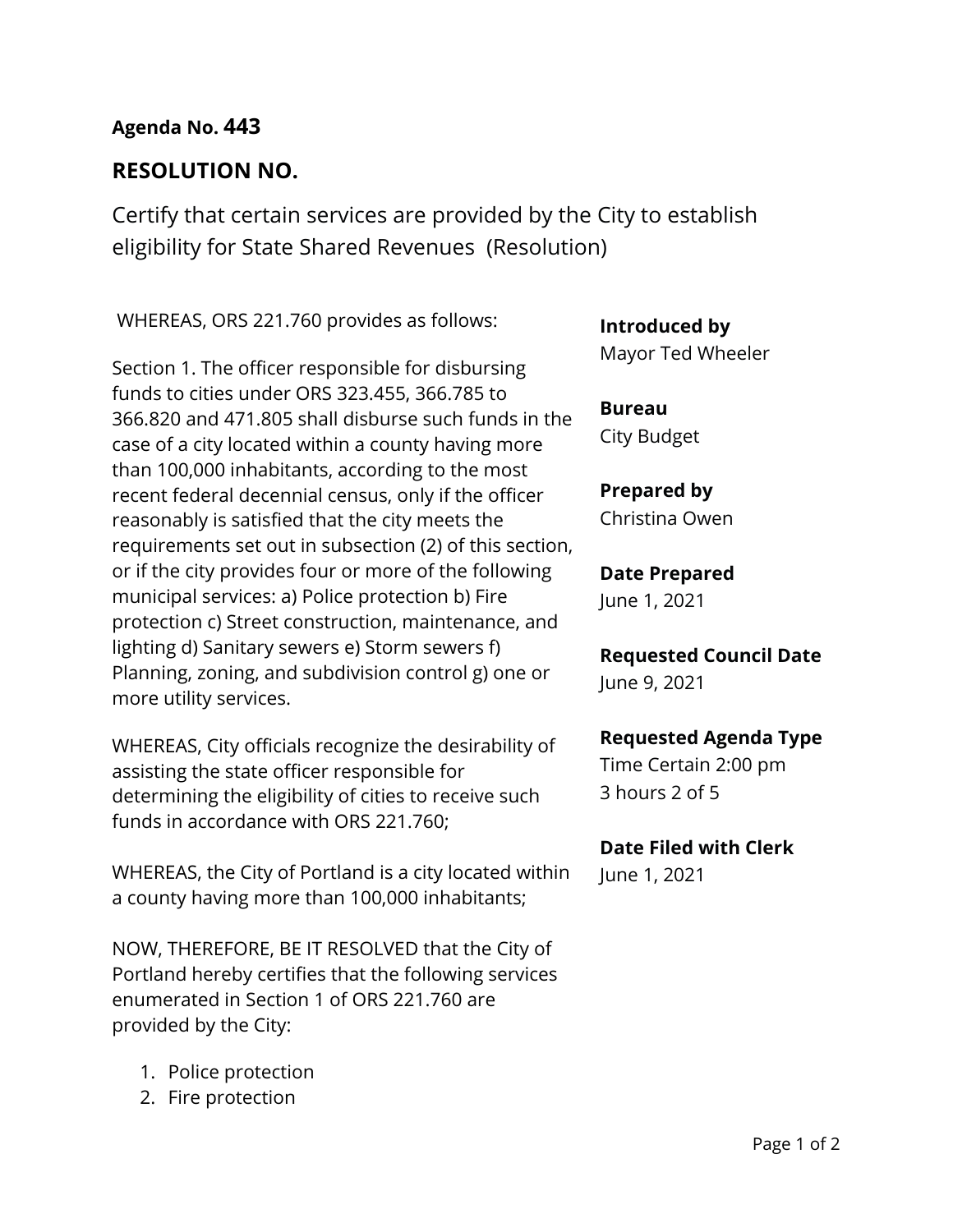- 3. Street construction, maintenance, and lighting
- 4. Sanitary sewers
- 5. Storm sewers
- 6. Planning and zoning
- 7. Water service

BE IT FURTHER RESOLVED that the City Budget Office shall transmit a certified copy of this resolution to the State of Oregon, Department of Administrative Services to establish the City's eligibility for State Shared Revenues.

| Adopted by Council: | <b>MARY HULL CABALLERO</b><br>Auditor of the City of Portland |  |  |
|---------------------|---------------------------------------------------------------|--|--|
| Action Taken:       | By                                                            |  |  |
|                     | Deputy                                                        |  |  |
|                     |                                                               |  |  |

|  | Commissioners voted as follows (Yea or Nay) |  |
|--|---------------------------------------------|--|
|--|---------------------------------------------|--|

Rubio -

Ryan -

Hardesty -

Mapps -

Wheeler -